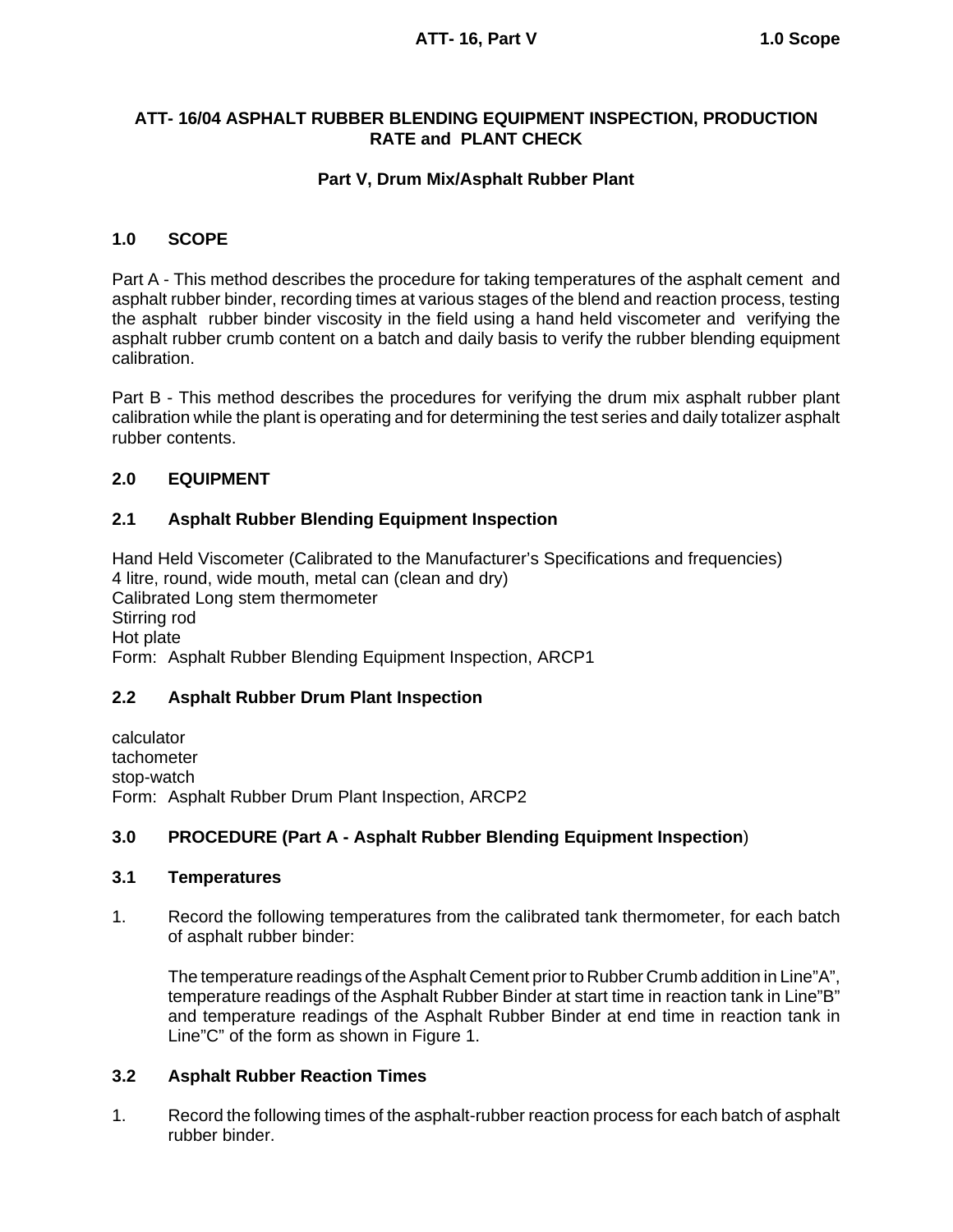| ATT 16, Part V<br><b>ARCP1 Form</b>                             |                                       |             |                                                     |                   |                                         |                          |                        |                                        |                                   |                                              |                |  |
|-----------------------------------------------------------------|---------------------------------------|-------------|-----------------------------------------------------|-------------------|-----------------------------------------|--------------------------|------------------------|----------------------------------------|-----------------------------------|----------------------------------------------|----------------|--|
|                                                                 |                                       |             | <b>ASPHALT RUBBER BLENDING EQUIPMENT INSPECTION</b> |                   |                                         |                          |                        |                                        |                                   |                                              |                |  |
|                                                                 |                                       |             |                                                     |                   |                                         |                          |                        |                                        |                                   | <b>SHEET</b><br>_of_                         |                |  |
|                                                                 | CONTRACT NO.                          |             | PROJECT NO.                                         | <b>CONTRACTOR</b> |                                         | PRIME CONSULTANT         |                        | <b>AC GRADE</b>                        | <b>DESIGN VISCOSITY RANGE(cP)</b> |                                              |                |  |
| 9999/99<br>TRANSPORTATION                                       |                                       |             | Hw 99:12                                            |                   | <b>Good Road Builder</b>                |                          | <b>Good Consultant</b> | 150-200A                               |                                   |                                              |                |  |
|                                                                 | LOT NO.                               | <b>DATE</b> | QC CONSULTANT                                       |                   | TECHNOLOGIST(S)                         | <b>TYPE OF VISOMETER</b> |                        | <b>RUBBER CRUMB SOURCE &amp; GRADE</b> |                                   |                                              |                |  |
| $\overline{1}$                                                  |                                       | Sept.2      | <b>Good Consultant</b>                              | <b>B.</b> Good    |                                         | Haake Model 5000CP       |                        |                                        |                                   | <b>Alberta Environment Products Edmonton</b> |                |  |
| <b>BATCH NO.</b>                                                |                                       |             |                                                     |                   |                                         | 2                        | 3                      | 4                                      | 5                                 | 6                                            | $\overline{7}$ |  |
| ASPHALT CEMENT AND ASPHALT-RUBBER TEMPERATURES                  |                                       |             |                                                     |                   |                                         |                          |                        |                                        |                                   |                                              |                |  |
| A. TEMPERATURE OF ASPHALT CEMENT PRIOR TO RUBBER CRUMB ADDITION |                                       |             |                                                     | $^{\circ}$ C      | 178                                     | 185                      | 190                    | 200                                    | 202                               |                                              |                |  |
| B. TEMPERATURE OF ASPHALT RUBBER IN REACTION TANK AT START      |                                       |             |                                                     | $^{\circ}$ C      | 176                                     | 180                      | 185                    | 194                                    | 198                               |                                              |                |  |
| C. TEMPERATURE OF ASPHALT RUBBER IN REACTION TANK AT END        |                                       |             |                                                     | $^{\circ}$ C      | 174                                     | 178                      | 182                    | 190                                    | 195                               |                                              |                |  |
| <b>ASPHALT RUBBER BLEND REACTION TIMES</b>                      |                                       |             |                                                     |                   |                                         |                          |                        |                                        |                                   |                                              |                |  |
| D. ASPHALT RUBBER BLEND REACTION START TIME                     |                                       |             |                                                     | Hr-min            | 8:30                                    | 9:30                     | 10:30                  | 11:30                                  | 1:02                              |                                              |                |  |
| E. ASPHALT RUBBER BLEND REACTION END TIME                       |                                       |             |                                                     |                   | 9:22                                    | 10:32                    | 11:45                  | 12:56                                  | 2:12                              |                                              |                |  |
| F. ASPHALT RUBBER BLEND TOTAL REACTION TIME                     |                                       |             | $(D - E)$                                           | Hr-min            | 0:52                                    | 1:02                     | 1:15                   | 1:26                                   | 1:10                              |                                              |                |  |
|                                                                 |                                       |             |                                                     |                   | <b>ASPHALT RUBBER VISCOSITY TESTING</b> |                          |                        |                                        |                                   |                                              |                |  |
| <b>G. TIME OF VISCOSIY TEST</b>                                 |                                       |             |                                                     | Hr-min            | 9:22                                    | 10:32                    | 11:45                  | 12:56                                  | 2:12                              |                                              |                |  |
| H. TEMPERATURE AT TIME OF VISCOSIY TEST                         |                                       |             |                                                     | $^{\circ}$ C      | 175                                     | 175                      | 176                    | 174                                    | 176                               |                                              |                |  |
|                                                                 | . FIRST READING                       |             |                                                     | cP                | 2200                                    | 2330                     | 3000                   | 3400                                   | 2500                              |                                              |                |  |
| <b>VISCOSITY</b>                                                | J. SECOND READING<br>K. THIRD READING |             |                                                     | cP                | 2210                                    | 2310                     | 3100                   | 3350                                   | 2610                              |                                              |                |  |
| <b>TESTS</b>                                                    |                                       |             |                                                     | cP                | 2230                                    | 2300                     | 3120                   | 3360                                   | 2630                              |                                              |                |  |
|                                                                 | AVERAGE READING<br>$((1+J+K)/3)$      |             |                                                     |                   | 2213                                    | 2313                     | 3073                   | 3370                                   | 2580                              |                                              |                |  |
|                                                                 |                                       |             |                                                     |                   | TOTALIZER RUBBER CRUMB CONTENT          |                          |                        |                                        |                                   |                                              |                |  |
| M. WT. OF ASPHALT CEMENT DELIVIERED FROM CALIBRATION            |                                       |             |                                                     |                   |                                         |                          |                        |                                        |                                   |                                              |                |  |
| <b>REVOLUTION OF PUMP</b>                                       |                                       | kg/rev.     | UNIT VOLUME                                         |                   |                                         | kg/l                     | <b>MASS FOW COUNT</b>  |                                        | 1.023                             | kg/cnt                                       |                |  |
| REVOLUTION,                                                     | N. FINAL READING                      |             |                                                     |                   | 29450                                   | 55012                    | 80256                  | 105420                                 | 130952                            |                                              |                |  |
| <b>FLOW METER</b>                                               | O. INITIAL READING                    |             |                                                     |                   | 4379                                    | 29450                    | 55012                  | 80256                                  | 105420                            |                                              |                |  |
| OR MASS FLOW COUNT                                              | P. COUNT O-N                          |             |                                                     |                   | 25071                                   | 25562                    | 25244                  | 25164                                  | 25532                             |                                              |                |  |
| Q. WT OF ASPHALT CEMENT PUMPED INTO MIXING VESSEL PM / 1000     |                                       |             |                                                     |                   | 25.65                                   | 26.15                    | 25.82                  | 25.74                                  | 26.12                             |                                              |                |  |
| R. WT. OF CRUMB RUBBER FROM CALIBRATED HOPPER SCALE READING     |                                       |             |                                                     | t                 | 6.02                                    | 6.12                     | 6.01                   | 6.03                                   | 6.08                              |                                              |                |  |
| S. DESIGN OR TARGET RUBBER CRUMB CONTENT                        |                                       |             |                                                     | %                 | 19                                      | 19                       | 19                     | 19                                     | 19                                |                                              |                |  |
| T. ACTUAL RUBBER CRUMB CONTENT<br>$((100 R)/(Q + R))$           |                                       |             |                                                     |                   | 19.01                                   | 18.97                    | 18.88                  | 18.98                                  | 18.88                             |                                              |                |  |
|                                                                 |                                       |             |                                                     |                   | DAILY RUBBER CRUMB CONTENT              |                          |                        |                                        |                                   |                                              |                |  |
| DAILY TOTAL WEIGHT OF RUBBER CRUMB(SUM of R)<br>IU.             |                                       |             |                                                     |                   |                                         |                          |                        |                                        |                                   | 30.26                                        |                |  |
| V.<br>DAILY TOTAL WEIGHT OF ASPHALT CEMENT (SUM of Q)           |                                       |             |                                                     |                   |                                         |                          |                        |                                        | 129.48                            |                                              |                |  |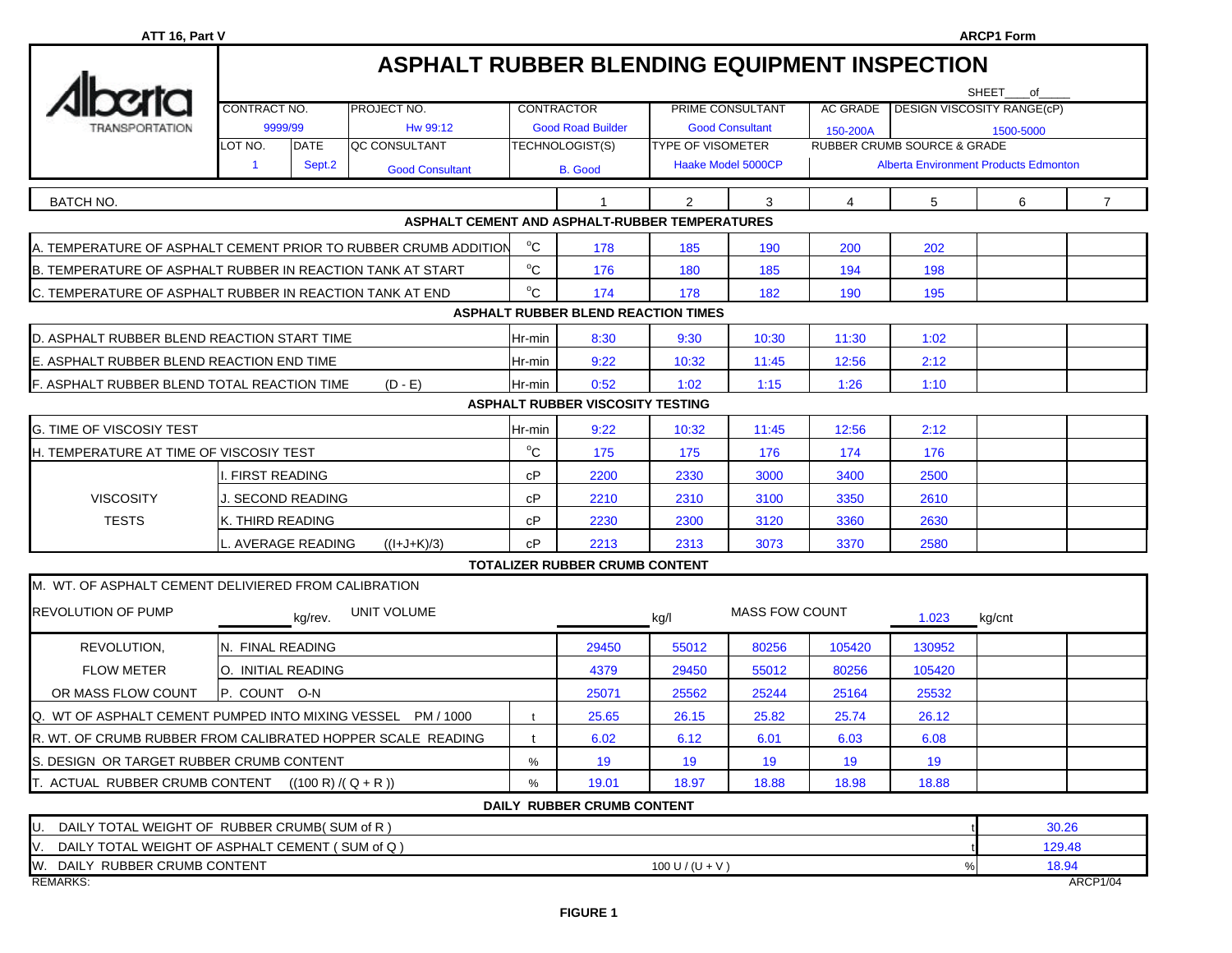The time at the start of the Asphalt Rubber reaction Line "D", the time at the end of the Asphalt Rubber reaction Line "E" as shown in Figure 1.

2. Determine the Asphalt Rubber Blend Total Reaction Time in Line "F" using the formula "D - E" of the form as shown in Figure 1.

## **3.3 Asphalt Rubber Sampling**

- 1. Obtain a 4 litre sample of the reacted asphalt rubber binder as outlined in **ATT - 42 SAMPLING , Asphalt**, using the tank mounted sampling valve as outlined in 3.4 Sampling Asphalt Using the Sampling Valve. Bleed off about four litres of asphalt rubber into a separate container to clean out the line before taking a 3/4 full sample for testing.
- 2. Stir the sample thoroughly and place the calibrated long stem thermometer into the centre of the asphalt rubber binder.
- 3. Allow approximately one minute for the temperature to stabilize, then take a reading.
- 4. The temperature of the asphalt rubber binder shall be 175 °C  $+/- 2$  °C during the viscosity testing.
- 5. Allow the sample to cool if required.
- 6. If the sample requires heating before testing, the open asphalt rubber binder sample container should be set on or over the hot plate as appropriate and the sample brought up to the required temperature while being stirred to prevent scorching or burning.
- 7. Repeat steps 2 and 3 prior to performing the viscosity testing to verify the temperature requirements.

### **4.0 Equipment Preparation and Viscosity Testing**

- 1. Record the type of viscometer in heading area of the form.
- 2. Insert the appropriate viscometer spindle in the viscometer. The spindle size should be appropriate for taking measurements within the design viscosity range.
- 3. The viscosity spindle shall be inserted in the level hot binder sample near the edge of the can for about one minute to acclimatize, without plugging the vent holes.
- 4. The probe should then be moved to the center of sample to make the viscosity measurements.
- 5. Ensure the viscometer is level and at the proper immersion depth. The hand held viscometers should have a level bubble for proper orientation (probe shaft perpendicular to binder surface and viscometer level) and an immersion depth mark on the shaft.
- 6. Once level, begin probe rotation. The peak viscosity value is read from the scale with the corresponding spindle number.
- 7. Record the time the viscosity tests are taken in Line "G", as shown in Figure 1.
- 8. Record the temperature of the asphalt rubber binder at the time of the viscosity test in Line "H", as shown in Figure 1.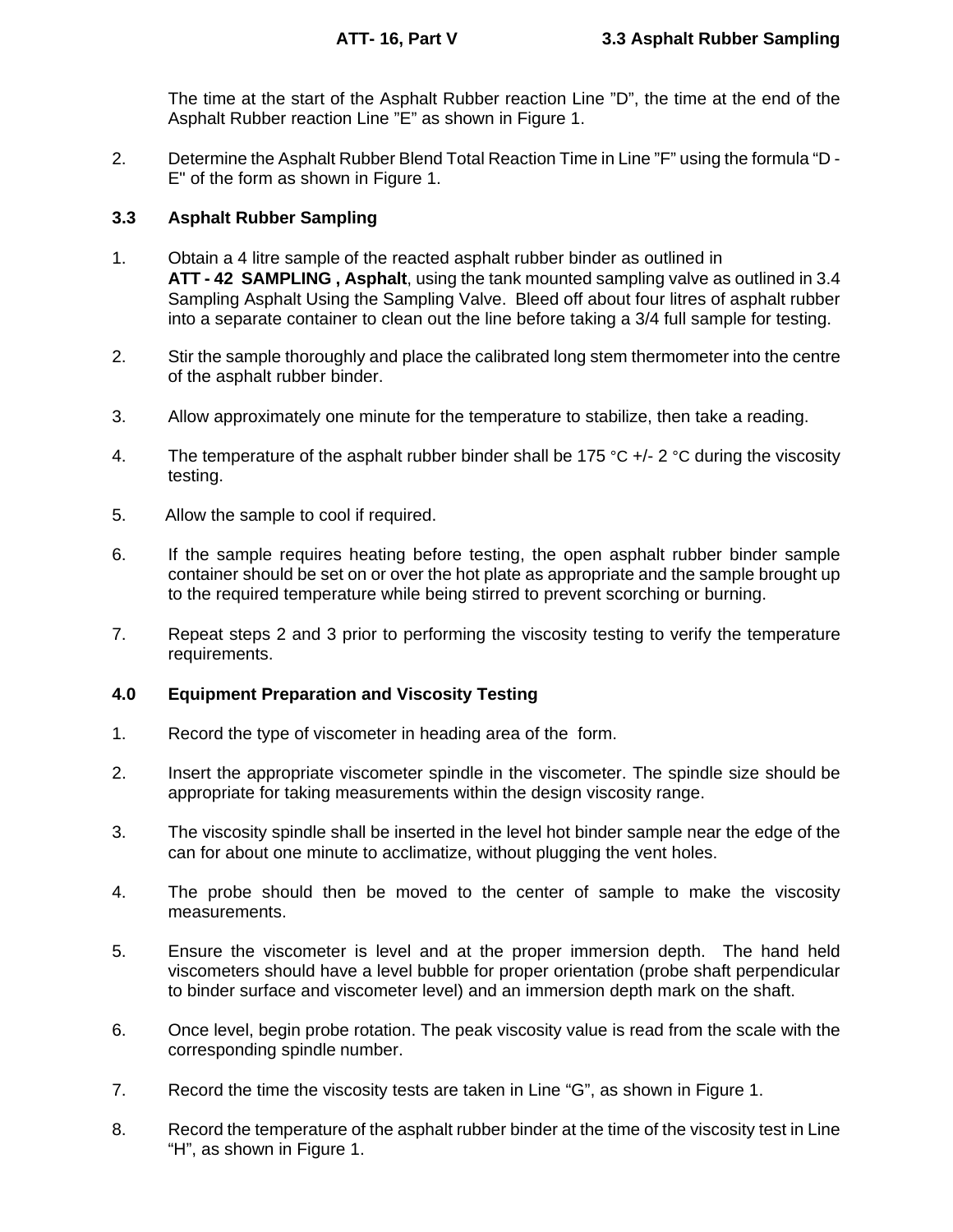- 9. Take three measurements and record each peak viscosity value measured on Lines "I", "J" and "K" of the form, as shown in Figure 1.
- 10. Between measurements , the viscometer probe should be moved away from the center, without removing it from the sample and the sample thoroughly stirred again.
- 11. Determine the average viscometer reading of the Asphalt Rubber Blend, and record on Lines"L" of the form as shown in Figure 1.

#### **5.0 Totalizer Rubber Crumb Content**

- 1. Obtain from the rubber blending equipment calibration data the weight of asphalt delivered per revolution of pump, the weight of asphalt per unit volume or the weight of asphalt delivered per mass flow and record it where applicable in line "M".
- 2. Record the initial reading on the flow meter, revolution or mass flow counter and record it in line "O".
- 3. Record the final reading on the flow meter, revolution or mass flow counter and record it in line "N".
- 4. Determine the flow meter, revolution or mass flow total count using the formula "O N" of the form and record on line "P" , as shown in Figure 1.
- 5. Calculate the weight in tonnes of asphalt pumped into the mixing vessel (line "Q") in Tonnes using the following formula, "((PM )/ 1000)".
- 6. Obtain from the total weight of rubber crumb added to the batch from the calibrated hopper scale reading and record it in line of "R".
- 7. Record the Design or Target Rubber Crumb Content by total weight of rubber asphalt binder in Line "S".
- 8. Calculate the Actual Rubber Crumb Content by total weight of asphalt rubber binder (line "T") using the formula" $((100R)/(Q+R))$ ".
- 9. The Design or Target Rubber Crumb Content and Actual Rubber Crumb Content should be within  $±1\%$ .

#### **6.0 Daily Rubber Crumb Content**

- 1. Determine the Daily Total Weight of Rubber Crumb used in the production day using the following formula, "(SUM of R) and record in Line "U".
- 2. Determine the Daily Total W eight of Asphalt Cement used in the production day using the following formula, "(SUM of Q) and record in Line "V".
- 3. Calculate the Daily Rubber Crumb Content (line "W") using the formula"((100U)/(U+V))".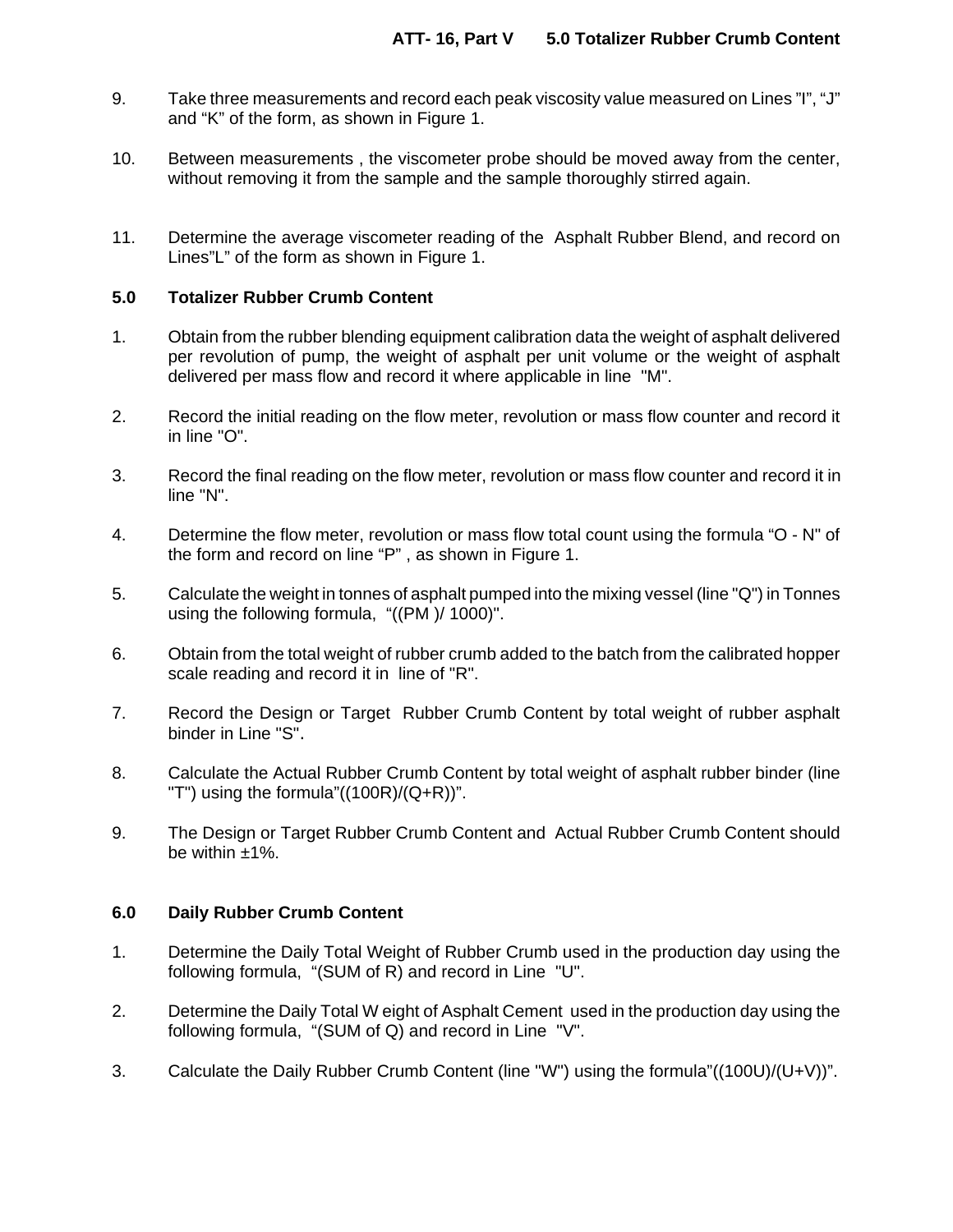# **7.0 PROCEDURE (Part B, Asphalt Rubber Drum Plant Inspection)**

The methods and procedures in **ATT-17, PLANT CALIBRATION** and **ATT-16, PRODUCTION RATE AND PLANT CHECK** for Drum Mix Asphalt Plants is followed except the calibration of the asphalt system is done with asphalt rubber binder instead of virgin asphalt cement. The drum plant system checks are done with a weight of asphalt rubber binder delivered into the plant as established during the calibration.

An example Asphalt Rubber Drum Plant Inspection form ARCP2 is shown in figure 2.

# **8.0 HINTS AND PRECAUTIONS**

- 1. Observe and follow the safety precautions outlined in ATT 42, when sampling and handling asphalt and asphalt rubber binder.
- 2. Calibrate the thermometers as directed by the equipment manufacturer.